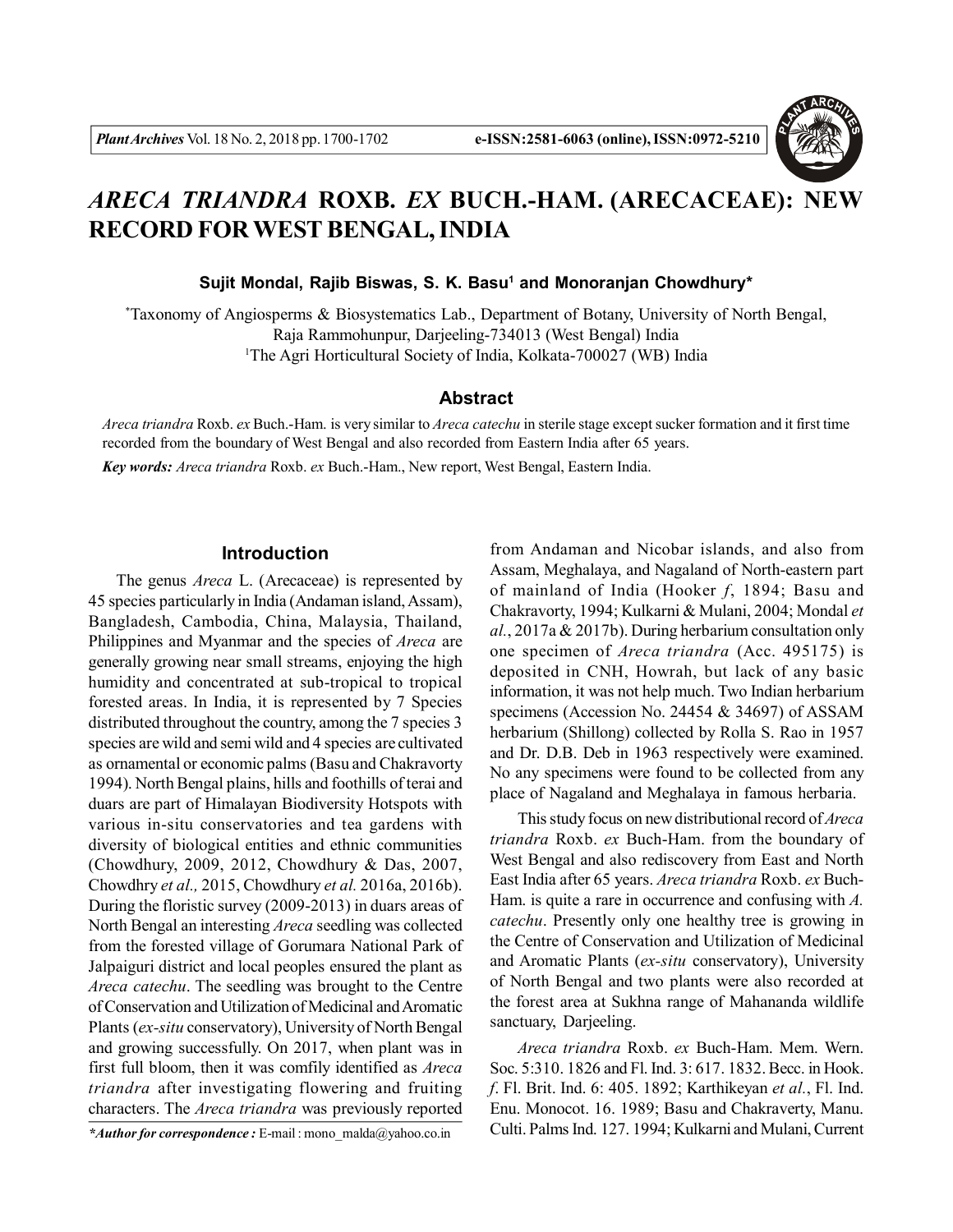

**Fig. 1:** *Areca triandra* Roxb. *ex* Buch.-Ham. (A) Sterle plant (B) Herbarium specimen (C) Fertile plant (D) Wild habit (E) Mature friut (g) Mature seeds (H) Section of seed with cotyledons

# Sci. 86 (12). 1602. 2004. [fig. 1]

A sucker forming dwarf to bushy palm; stems slender, erect to slightly bent, to 3 m long, 3-3.5 cm in diameter near base; crown shaft slightly ventricose in adult plants to development of spadix inside of leaf sheath. Leaves pinnate, arching, light green, 3 m long; leaflets or leaf segments sub opposite, alternate, linear ensiform, acuminate, broad at base, prominently nerved on upper side; terminal leaflets broad, deeply partite, each lobe truncate with bidentate margins. Inflorescence infrafoliar, 40 cm long when unopened; prophyll pale green, leathery,

bicarinate, caduceus; flower branches pale yellow to whitish when opened; peduncle short, compressed, with1- 3 orders of flower branches; ultimate flower branches (rachillae) filiform; *Male flowers* in pairs, minute, numerous, creamy white, odorous at anthesis, highly caduceus; sepals 3, minute, ovate, unequal; petals 3, oblong, obtuse, valvate; stamens 3, opposite to petals, filaments short, connate at base; pistillode rudimentary; *Female flowers* many times larger than the males, proximal; sepals 3, deep green, more or less circular in